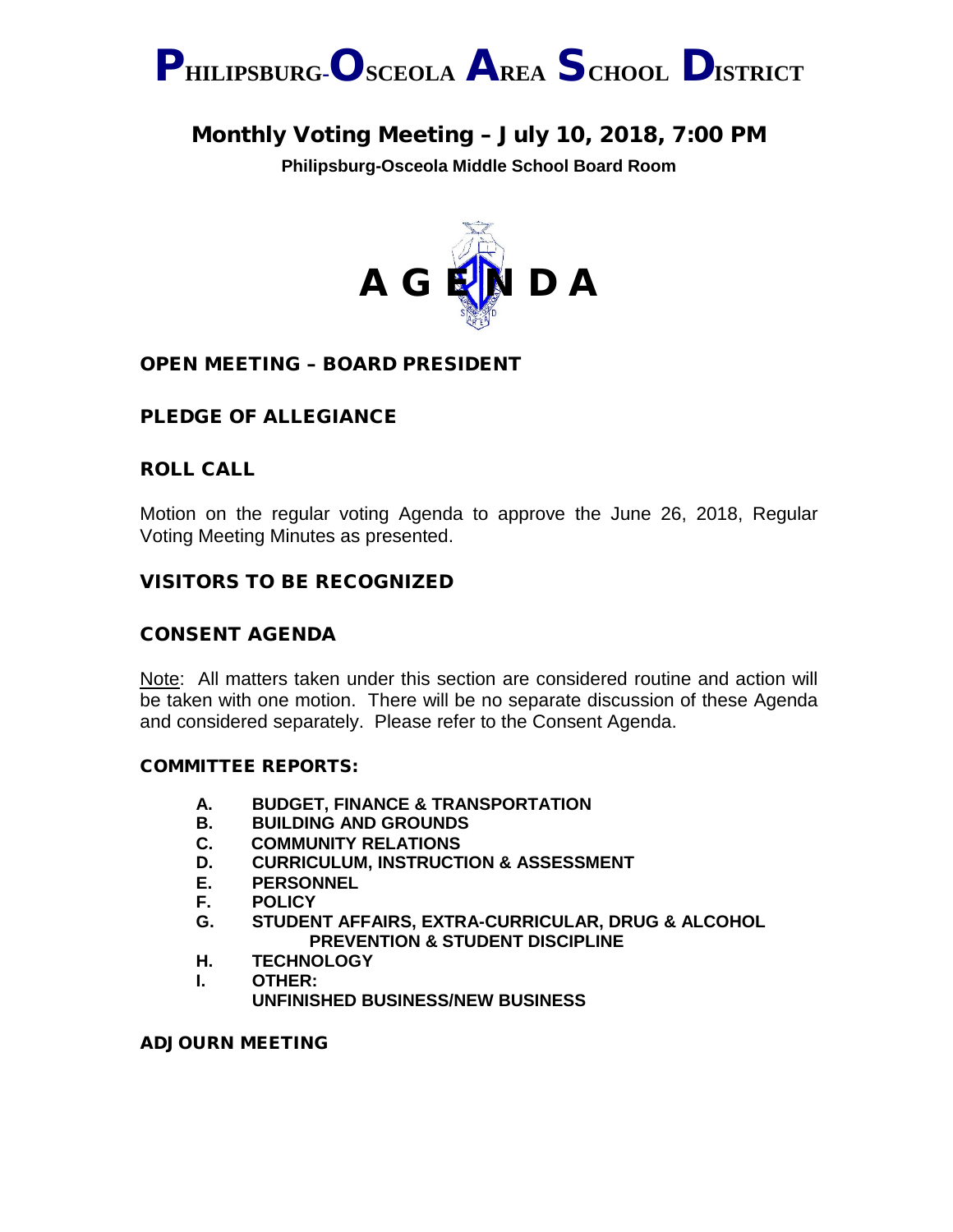## A. BUDGET, FINANCE, & TRANSPORTATION - \*Mr. Miller & Curtis

- **1. INCREASE SCHOOL BREAKFAST:** Motion to increase the cost of school breakfast from .60 to .85 for the 2018/2019 school year. Lunch prices will remain the same, Elementary \$2.30 and Secondary \$2.55.
- **B.** BUILDING AND GROUNDS \*Mr. Curtis & Ms. McGee
	- **1. DISPOSE OF OUTDATED MATERIALS:** Motion to dispose of outdated English Literature textbooks, old dictionaries, and old thesauruses at the High School.
- C. COMMUNITY RELATIONS \*Mr. Jeffries & Mr. Miller
- D. CURRICULUM, INSTRUCTION & ASSESSMENT \*Mrs. Lamb, Mrs. Bush
- E. PERSONNEL COMMITTEE \*Mrs. Bush & Mrs. Lamb
	- **1. FILL VACANCIES:** Motion to authorize Administration to fill any vacancies that are open because of any resignations between now and the start of the school year with the recommendation of the Board President.
	- **2. RESIGNATION:** Motion to accept the resignation of Melissa Ceprish, 5.0 hour second shift custodian, effective close of business June 28, 2018.
	- **3. POST:** Motion to post a 5.0 hour second shift custodial position.
	- **4. HIRE:** Motion to hire Courtney Bush as a Middle School English Teacher at Step 1 (B+0) at a salary of \$42,876, effective beginning of the 2018/2019 school year.
	- **5. STUDENT TEACHERS –** Motion to approve the following student teachers for the 2018-2019 school year.

#### **Student Teacher Mentor**

Bresil, Yanisha Schmeck, Leigh

Barris, Savanna Shively, Gretchen Bruno, Allison **Minarchick**, Kylie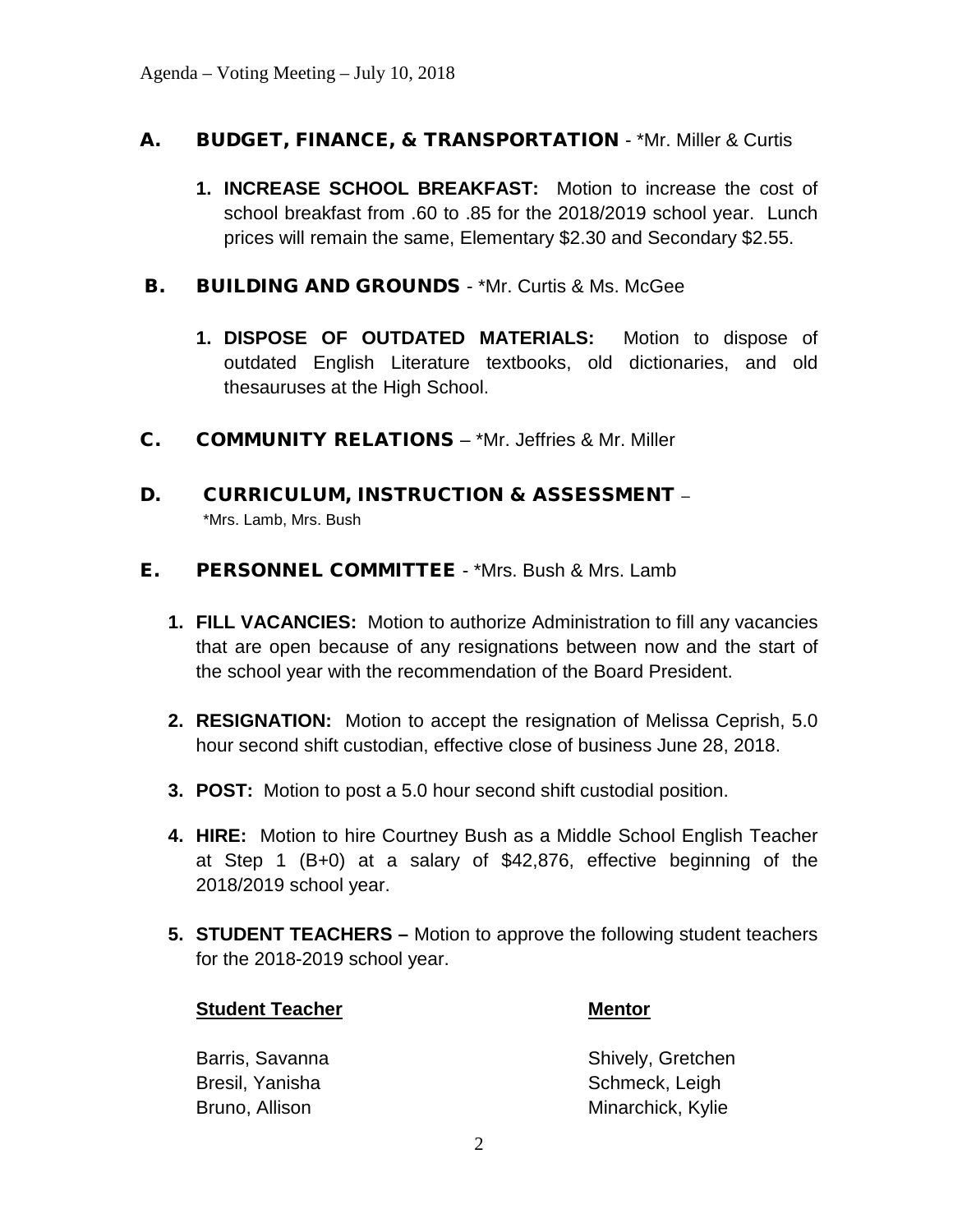Deliman, Rebecca Jarrett, Melanie Fink, Alexandra Kephart, Julie Forster, Brandi **McClelland**, Kathy Holdsman, Mary **Foley**, Holly Kaledas, Angelica Whitman, Kerry Kleiner, Alyssa Simm, Stephanie Maglonzo, Victoria **Haney, Heather** Haney, Heather McCoach, Ashley **Parks**, Terry Tentilucci, Christina Thompson, Marisa

- F. POLICY COMMITTEE \*Ms. McGee & Mr. Massung
- G. STUDENT AFFAIRS, EXTRA-CURRICULAR, DRUG & ALCOHOL PREVENTION, & STUDENT DISCIPLINE – \*Mrs. Droll and Mr. Jeffries
- **1. HIRE:** Motion to hire the following extra-curricular positions for the 2018/2019 school year.

| Name                | <b>Sports/Activity</b>                    | Remuneration     |
|---------------------|-------------------------------------------|------------------|
| Bacher, Alexis      | Girls' Basketball Varsity Head Coach      | \$5,241.15       |
| Bean, Ronald        | Non-teaching Position                     | Per the Contract |
| Bowen, Andy         | <b>Football Varsity Assistant Coach</b>   | \$3,144.69       |
| Cartwright, William | Softball Varsity Assistant Co-Coach       | \$1,362.70       |
| Curtis, Matt        | <b>Assistant Athletic Director</b>        | \$9,000.14       |
| Curtis, Matt        | Boys' Basketball Varsity Head Coach       | \$5,241.15       |
| Fisher, Lee         | Girls' Basketball Junior High Head Coach  | \$3,144.69       |
| Glessner, Angela    | Non-teaching Position                     | Per the Contract |
| Gonder, Jim         | Softball Varsity Head Coach               | \$4,542.33       |
| Good, Tyler         | <b>Baseball Varsity Assistant Coach</b>   | \$2,725.40       |
| Hagyard, Robert     | Non-teaching Position                     | Per the Contract |
| Inlow, Shawn        | Boys' Soccer Varsity Head Coach           | \$4,542.33       |
| Johnson, Jeff       | <b>Football Varsity Assistant Coach</b>   | \$3,144.69       |
| Krupa, Jacob        | Track & Field Junior High Assistant Coach | \$1,886.81       |
| Lanager, Ellen      | Track & Field Varsity Assistant Coach     | \$2,515.75       |
| Lewis, Kathy        | <b>Band Volunteer</b>                     | Volunteer        |
| Litz, John          | Non-teaching Position                     | Per the Contract |
| Lumadue, Amanda     | Volleyball Junior High Head Coach         | \$2,725.40       |
| Mann, Robert        | <b>Athletic Director</b>                  | \$18,868.14      |
| McKenzie, Jason     | Track & Field Varsity Head Coach          | \$4,192.92       |
| Miller, Debra       | Non-teaching Position                     | Per the Contract |
| Mostyn, William     | Boys' Soccer Volunteer Coach              | Volunteer        |
| Parks, Neal         | Boys' Soccer Varsity Assistant Coach      | \$2,725.40       |
| Pataky, Brad        | <b>Wrestling Varsity Head Coach</b>       | \$5,241.15       |